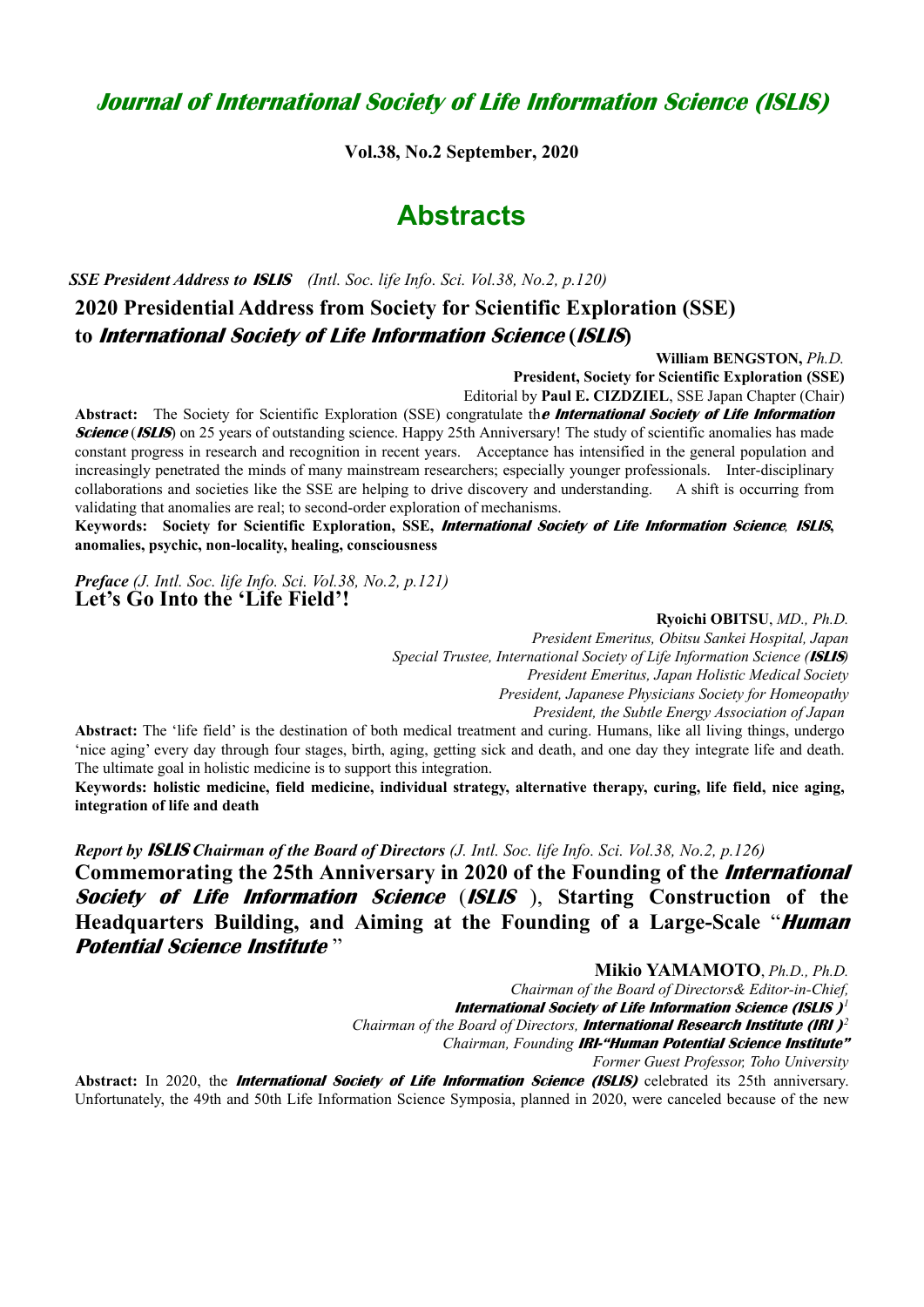type corona virus outbreak. Planned presentations were published only in the **Journal of ISLIS**. However, other **ISLIS** activities are proceeding as scheduled. The book Human Potential Science II will be published this year; all are marking this anniversary as a big leap. **ISLIS** together with the **International Research Institute (IRI )**, which has produced numerous research results in this field in its sibling organizations, will found the **IRI** – "Human Potential Science Institute " (tentative name). There is a plan to make it the world's best institute in this field. Along with joining us for these commemorative activities, we would like to obtain your cooperation through planning, collaboration, and recommendation of researchers and human resources from various fields. For this reason, we have already rented more space at the current headquarters, and we are also promoting the recruitment of new **IRI** staff members. In addition, the construction of a new headquarters building has begun with the aim of completion in the summer of 2021 on a location that is a 5-minute walk from Inage Station in Chiba City, Japan. The 25 years of progress for the ISLIS and the Promotion of **"Human Potential Science"** since the society's foundation in 1995 are reviewed here. **ISLIS** has sought and continues to seek the realization of the paradigm shift from material-oriented science and technology to a new paradigm including the consciousness, spirit and mind through research based on empirical and positive scientific methodologies, and consequently, to promote the development of health, social welfare, and education as well as social and personal peace of mind, and to contribute to the making of a peaceful world, at one with nature. Since the foundation of **ISLIS** , Life Information Science Symposia have been held 50 times and issues of the **Journal of International Society of Life Information Science (Journal of ISLIS )**, totaling more than 6,000 pages of research papers and reports, have been published regularly twice a year. **ISLIS** held the "**Human Potential Science International Forum"** in Chiba, Japan in 2002, the "International Conference on Mind Body Science" in Seoul, Korea in 2004 and the "7th Psi Meeting" in August 2011 co-sponsored by **ISLIS** and the Facludades Integradas Espirita (Curitiba, Brazil). **ISLIS** published the book Human Potential Science in 2004. Existences of many anomalous phenomena have been proved scientifically. However, principles of anomalous phenomena have not been clarified yet. More scientific studies about them are needed. The 51th Symposium will be held on March 13-14, 2021 at Toho University Medical School in Omori, Tokyo. **ISLIS** has 11 information Centers and about 180 members in 15 countries.

**Keywords: International Society of Life Information Science, ISLIS, International Research Institute, IRI, integrative medicine, IM, complementary and alternative medicine, CAM, healing, meditation, yoga, qigong, hypnotism, spiritual, parapsychology, ESP, supernatural phenomenon, wonder, world view, power spot** 

**Special Lecture** *(J. Intl. Soc. life Info. Sci. Vol.38, No.2, p.130)*  **Scientific Elucidation of Pyramid Power: I** 

> Osamu TAKAGI<sup>1</sup>, Masamichi SAKAMOTO<sup>2</sup>, Hideo YOICHI<sup>1</sup>, Kimiko KAWANO<sup>1</sup> and Mikio YAMAMOTO<sup>1</sup>

1 International Research Institute

2Aquavision Academy

**Abstract:** We have been carrying out research to elucidate an unexplained function, the so-called "pyramid power", of a pyramidal structure (PS) for 13 years from October 2007 to the present, September 2020, at the International Research Institute (IRI). Until our work, there were few reports that presented statistically significant results regarding unexplained functions of the PS. For experiments, we made the PS that the test subject could enter. We used edible cucumber sections (*Cucumis sativus 'white spine type'*) as a biosensor to detect the unexplained functions of the PS. The biosensors were placed on the PS apex, and two types of detection experiments of a pyramid effect near the PS apex were conducted by analyzing the released gas concentration. (i) The first type was conducted in a state where the test subject might have some influence on the PS. (ii) The second type was conducted in a state where the subject's influence on the PS was excluded. In addition, we considered that the experiment of type (i) had three different influences exerted by the test subject on the PS as follows: (i-1) when the unconsciousness ("force type I") of the test subject who was more than 6 km away from the PS affected the PS; (i-2) when the test subject's condition ("force type II") during meditation inside the PS affected the PS; and (i-3) when the reaction of the PS to "force type II" continued after the test subject left the PS. The experiment of type (ii) was conducted in a situation where the test subject did not enter the PS for at least 20 days or longer. From the results of (i-1), (i-3) and (ii), the existence of unexplained functions of the PS, "pyramid power" was demonstrated with high statistical accuracy. From the results of (i-1), the pyramid effect that was considered to correspond to the unconscious change from the sleeping state to the awake state of the test subject 6 km or more away was detected (1% significance). From the results of (i-3), the pyramid effect with a delay was found for over 10 days after meditation ( $p=3.5\times10^{-6}$ ; Welch's t-test, two-tails, the following p values are also the Welch's t-test values). The pyramid effect with delay could be approximated very well by the theoretical curve calculated from the model of transient response phenomena. On the other hand, the pyramid effect has not been